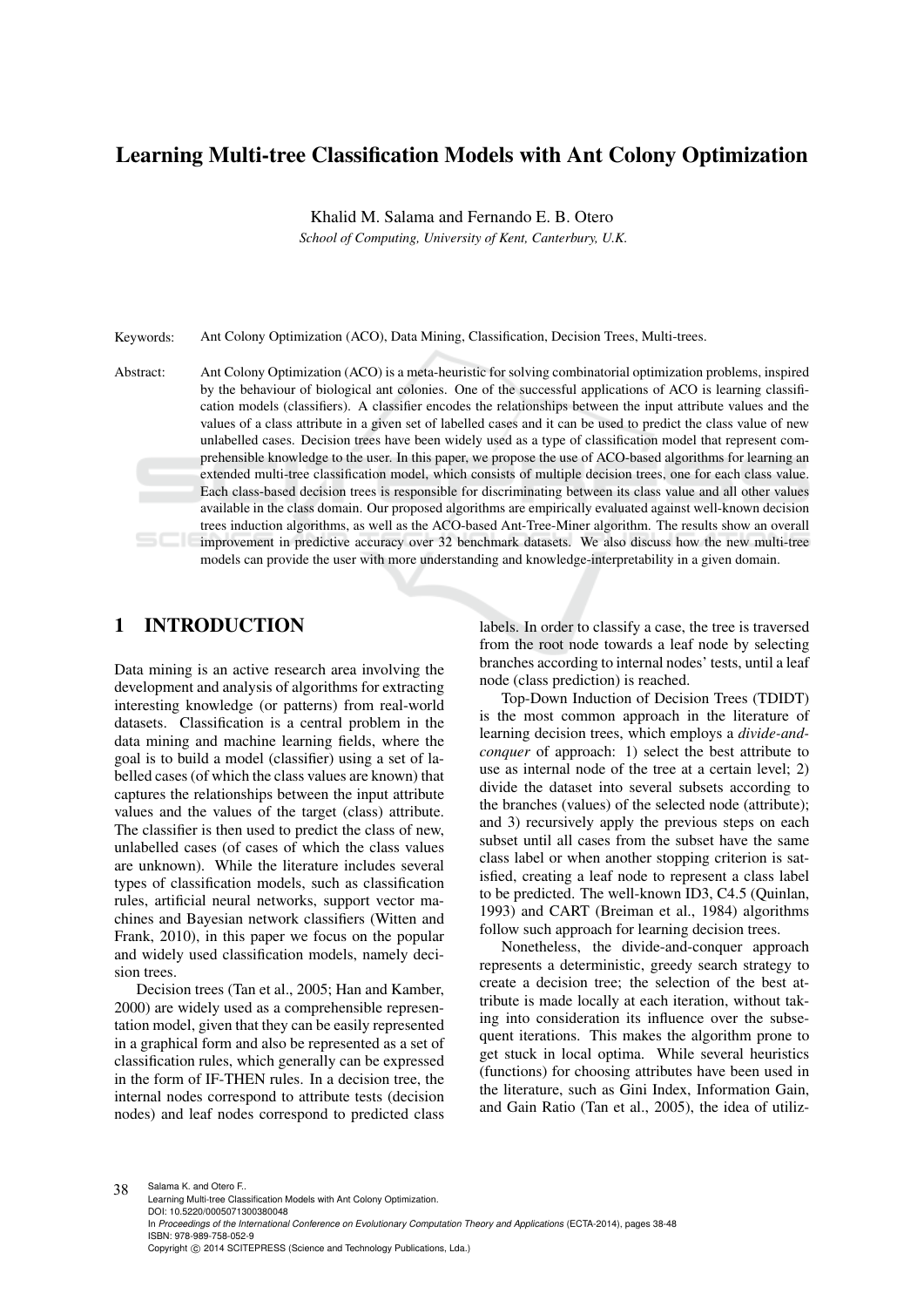ing stochastic, global search algorithms – that are less likely to get stuck into local optima – to learn decision trees is under-explored; only three related papers can be found in the literature (see Section 2.2).

Ant Colony Optimization (ACO) is a metaheuristic for solving combinatorial optimization problems, inspired by the behaviour of biological ant colonies. Ant-Tree-Miner (Otero et al., 2012) is a recently introduced ACO-based algorithm for inducing decision trees. In this paper, we extend the Ant-Tree-Miner algorithm to build a new multi-tree classification model. In essence, a multi-tree model consists of several class-based decision trees, where each tree is responsible for discriminating between a specific class value and all other values in the class domain. The multi-tree model can provide the user with a potentially useful representation of the knowledge discovered from the dataset, by focusing on the specific patterns describing each class value and differentiating it from the other ones.

In this context, we propose two new ACO-based algorithms to build multi-tree classifiers: 1) Ant-Tree- $Miner_{ML}$ , which learns one class-based tree at a time in a local approach, and 2) Ant-Tree-Miner $_{MI}$ , which learns a complete multi-tree model in an integrated approach. Our proposed algorithms are empirically evaluated against the C4.5 and CART decision trees induction algorithms, as well as the original Ant-Tree-Miner. The results show that Ant-Tree-Miner $_{ML}$  and Ant-Tree-Miner $_{\text{MI}}$  achieve an overall improvement in predictive accuracy over 32 benchmark datasets.

The rest of the paper is organized as follows. Section 2 provides an overview on ACO and its related work in the classification learning domain, focusing on the Ant-Tree-Miner decision tree induction algorithm. In Section 3, we describe the multi-tree classification model. We introduce our two new ACO algorithms for learning multi-trees in Section 4. The experimental methodology and results are discussed in Section 5, followed by concluding remarks and further research directions in Section 6.

# 2 CLASSIFICATION WITH ANT COLONY ALGORITHMS

#### 2.1 Ant Colony Optimization Overview

Inspired by the behaviour of natural ant colonies, Dorigo et al. (Dorigo and Stützle, 2004; Dorigo and Stützle, 2003) have defined Ant Colony Optimization (ACO) as a meta-heuristic that has been widely applied to solve combinatorial optimization problems.

The basic principle of ACO is that a population of artificial ants cooperates with each other to find the best path in a graph, representing a candidate solution to the target problem, analogously to the way that natural ants cooperate to find the shortest path between two points like their nest and a food source. The outline of the basic ACO procedures is presented in Algorithm 1.

| <b>Algorithm 1:</b> Pseudo-code of basic ACO algorithm.          |
|------------------------------------------------------------------|
| <b>Begin ACO</b>                                                 |
| $ConstructionGraph \leftarrow Problem\{\mathsf{definition}\}\;$  |
| <i>Initialize()</i> ;                                            |
| <i>best</i> $\leftarrow \phi$ ; /* best solution found so far */ |
| repeat                                                           |
| $current \leftarrow ant.ConstructSolution$ ;                     |
| ApplyLocalSearch(current); /* Optional */                        |
| <b>if</b> Quality(current) > Quality(best) <b>then</b>           |
| $best \leftarrow current$ ;                                      |
| end if                                                           |
| ant.U pdatePheromone(current);                                   |
| until termination_condition                                      |
| <b>return</b> best;                                              |
| End                                                              |

In order to design an ACO algorithm to solve a specific type of problem, the following components of the algorithm should be designed:

*Construction Graph* - This graph defines the search space to be explored by the ACO algorithm, which consists of the various components (nodes or edges) by which an ant constructs a solution to the target problem.

*Heuristic Function* - This function uses problemspecific information to locally evaluate the quality of each candidate solution component available in the construction graph.

*State Transition Rule* - This probabilistic transition rule determines how each ant decides which solution component will be visited next in the construction graph, in order to continue the creation of its candidate solution. This rule is based on both the heuristic function value η and the pheromone amount τ associated with the available components.

*Quality Evaluation Function* - This is a problemspecific function used to evaluate the quality of a candidate solution constructed by an ant. The higher the quality of a solution, the more pheromone will be deposited on the construction graph components used in that solution.

*Local Search* - An optional procedure to improve the quality of a constructed solution. This can be performed on each constructed candidate solution, or just on the best solution among the colony to reduce com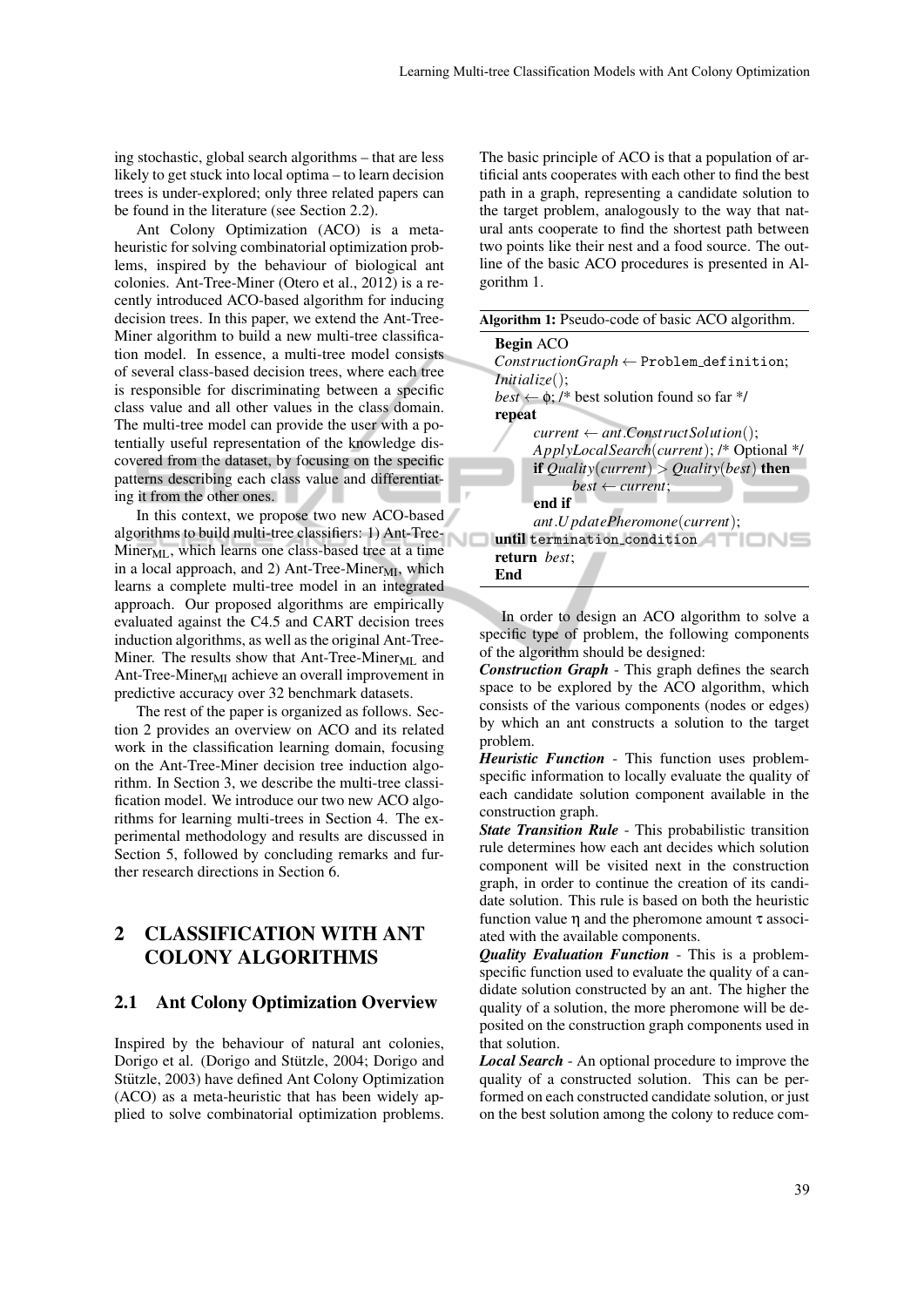putational time.

In ACO, an ant incrementally constructs a candidate solution by visiting nodes and edges in the graph, creating a search path. An ant deposits pheromone on the nodes or edges of the path corresponding to its constructed solution, where the amount of pheromone deposited is proportional to the quality of that solution. The higher the amount of pheromone on a node or edge, the higher the probability that other ants will decide to visit that node or edge when constructing their solution. The iterative process of solution construction, quality evaluation, and pheromone update incorporates an aspect of global search into an ACO algorithm, which makes it less likely to get trapped into local optima than conventional greedy algorithms.

#### 2.2 ACO Related Work

ACO has been successful in tackling the classification problem of data mining. A number of ACObased algorithms have been introduced in the literature with different classification learning approaches. Ant-Miner (Parpinelli et al., 2002), is the first antbased classification algorithm, which discovers a list of IF-THEN classification rules.

Ant-Miner is a sequential covering ACO-based rule induction algorithm, where in which iteration the algorithm, the ACO meta-heuristic is utilized to discover the best classification rule using the current training set. The rule is then add the discovered rule list, and all the instances covered by this rule are removed from the training set. The algorithms continuous until all the training instances are covered by the discovered rules, or until the maximum number of iteration is reached.

The Ant-Miner algorithm has been followed by several extensions. Ant-Miner+ (Martens et al., 2007) used the  $MAX-MIX$  Ant System (Stützle and Hoos, 1997), the class is selected before the antecedent construction. The Multi-pheromone Ant-Miner (Salama et al., 2011; Salama et al., 2013) introduced the idea of class-based pheromone. That is, the ant select class values prior to the rule antecedent construction process, and the ant is only influenced by the pheromone dropped by previous ant that constructed rules with the same current class value, so that pheromone information is not shared by ant constructing rules with different consequent classes.

*c*Ant-Miner (Otero et al., 2009) is the version of the Ant-Miner algorithm that copes with continues attributes, by dynamically creating intervals that best fits the rule that is currently being constructed. Recently, *c*Ant-Miner<sub>PB</sub> (Otero et al., 2013; Otero and Freitas, 2013) was introduced as a new sequential covering strategy for ACO classification algorithms, where the whole rule list is constructed in one ant iteration. The order of the rules is implicitly encoded as pheromone values and the search is guided by the quality of a candidate list of rules.

In addition, ACO has also been employed to learn various types of Bayesian network classifiers. ABC-Miner (Salama and Freitas, 2013d) learns Bayesian Augmented Naïve-Bayes (BAN) classifier, while ABC-Miner+ (Salama and Freitas, 2013c) builds Markov Blanket classifiers, which the algorithms perform embedded feature selection and produces more flexible Bayesian network structures. ACO for learning Bayesian Multi-nets is introduced in (Salama and Freitas, 2013a; Salama and Freitas, 2013b).

ACO-PB (Liu et al., 2006) ia a hybrid of the ant colony and back-propagation algorithms to optimize the network weights. It adopts ACO to search the optimal combination of weights in the solution space, and then uses BP algorithm to obtain the accurate optimal solution quickly.  $ACO_{\mathbb{R}}$ , an ant colony optimization algorithm for continuous optimization (Socha and Dorigo, 2008), was used to train feedforward neural networks (Socha and Blum, 2005; Socha and Blum, 2007).

As for learning decision trees, only ACDT (Boryczka and Kozak, 2010; Boryczka and Kozak, 2011), and Ant-Tree-Miner (Otero et al., 2012), were introduced as ACO-based algorithms. Since our algorithms are built upon Ant-Tree-Miner, it is described in more details in the following subsection.

#### 2.3 The Ant-Tree-Miner Algorithm

The Ant-Tree-Miner algorithm (Otero et al., 2012) follows the traditional divide-and-conquer approach, with the difference that an ACO procedure is used during the tree construction to select the nodes (attributes) of the tree. Instead of applying a greedy deterministic selection, Ant-Tree-Miner uses a stochastic process based on heuristic information and pheromone values. To create a candidate decision tree *DT*, an ant starts by selecting an attribute from the construction graph. The probability of selecting an attribute is based on both their heuristic function value η and the pheromone amount τ.

Each entry in the pheromone matrix is represented by a triple  $[E_{ij}, L, x_k]$ , where  $E_{ij}$  is the edge representing the *j*-th attribute condition of the attribute  $x_i$  in the construction graph, *L* is the level of the decision tree where the  $E_i$  appears and  $x_k$  is its destination attribute vertex. The level information of the edge is associated with an entry to discriminate between multiple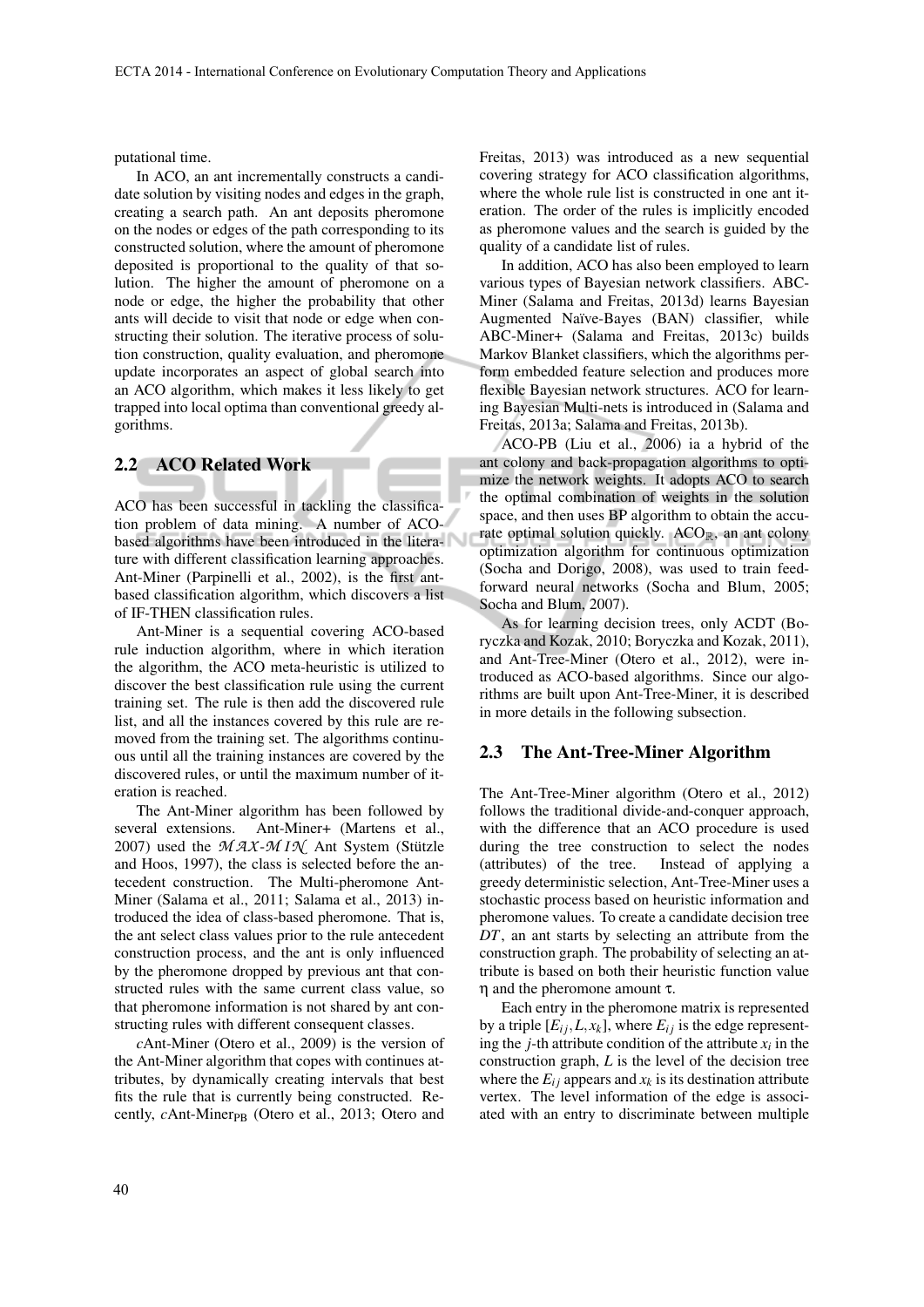occurrences of the same type of edge (i.e., the same attribute condition) at different levels of the tree, either for occurrences in the same tree path – possible in the case of edges of continuous attribute vertices – or in different tree paths.

Once an attribute is selected to represent a decision node, branches corresponding to each attributecondition are created. At this point, the training set is divided into one subset for each branch, where each subset contains the training cases satisfying the attribute-condition represented by the branch. When an ant follows a branch, it checks whether a leaf node should be added or if it should recursively add a subtree below its current branch. An ant chooses to add a leaf node if one of the following conditions occur:

- 1. the branch's subset is empty —i.e., no training case satisfy the branch's condition;
- 2. all cases in the subset have the same class label;
- 3. the subset size is smaller than or equal to the min cases per branch user-defined value;
- 4. there are no more (unused) attributes to be selected.

If none of the above conditions is observed, the construction procedure is applied recursively to create a sub-tree given the subset of training cases.

When all ants create a decision tree, they are evaluated and the iteration-best tree (*DTtbest*) is used to update pheromone values. The creation process is repeated until a user-defined maximum number of iterations is reached or the algorithm has converged (i.e., the pheromone values lead the algorithm to create the same solution). The pheromone update procedure is given by:

$$
\tau_{(E,L,x_k)} = \begin{cases}\n\rho.\tau_{(E,L,x_k)}, & if (E,L,x_k) \notin DT^{ibest}; \\
\rho.\tau_{(E,L,x_k)} + Q(DT^{ibest}), \\
& if (E,L,x_k) \in DT^{ibest};\n\end{cases}
$$
\n(1)

where  $\rho$  is the evaporation factor parameter,  $\tau_{(E,L,x_k)} - E$  is the attribute condition of the edge that this pheromone entry corresponds to, *L* is the level in which the edge occurs and  $x_k$  s the edge's destination attribute vertex – and  $Q(DT)$  is the quality of the candidate constructed decision tree *DT*.

### 3 MULTI-TREE MODELS

Unlike a decision tree classification model, which represents the induced knowledge from a given dataset as a tree model, the multi-tree model represents the induced knowledge in several decision trees,

one from each class value perspective. More precisely, a multi-tree model *MT* consists of a set of separate local decision trees  $\{DT_1, DT_2, ... DT_{|C|}\}$ , where  $|C|$  is the number of the available class values.  $DT_l$  is responsible for discriminating between a class value *l* and all the other values in the class domain. In other words, each tree in the multi-tree model treats its related class values as the positive class, and all the other class values as one negative class. Hence, *DT*<sup>*l*</sup> concerned with classifying a case to one of two class values: one natural positive class value  $(C = l)$ , and other artificial negative class value ( $C \neq l$ ). Thus, the knowledge captured in each tree of a multi-tree model only describes the attribute-value relationships that are relevant to specific class value, regardless of the other relationships that might be relevant to the other classes.

Therefore, for each  $D_l$ , an induction algorithm will only focus on discovering the specific patterns that describe class value *l*, and will not get distracted by patterns related to other classes. This should make the induction process of  $D_l$  effective in terms of discriminating *l* from other class values. This is opposite to the conventional decision tree induction algorithms that try to discriminate between all the class values in a single model.

In essence, in order to predict the label of a new test case *x* using a multi-tree classification model, *x* is classified using each tree *DT<sup>l</sup>* in the model. Each *DT<sup>l</sup>* produces a classification output:  $P(C = l|x)$ , which is the probability that *x* belongs to local positive class *l*. The outputs of the different trees in a multi-tree can take on of the following forms:

 $-P(C = l|x) > 0.5$  in only one tree in the set, then *x* is assigned to class *l*;

 $-P(C = l|x) > 0.5$  in multiple trees in the set, then *x* is assigned to class value *l* of the tree that has the highest probability;

 $-P(C = l|x) \le 0.5$  for all the trees in the set, then *x* is also assigned to class value *l* of the tree that has the highest probability as well.

## 4 LEARNING MULTI-TREES WITH ACO ALGORITHMS

### 4.1 A Local ACO Approach for Learning Multi-trees

Ant-Tree-Miner $_{ML}$  is the first ACO algorithm we propose in this paper to build multi-tree classification models. The algorithm employs a local approach to build a multi-tree, in which each tree in the model is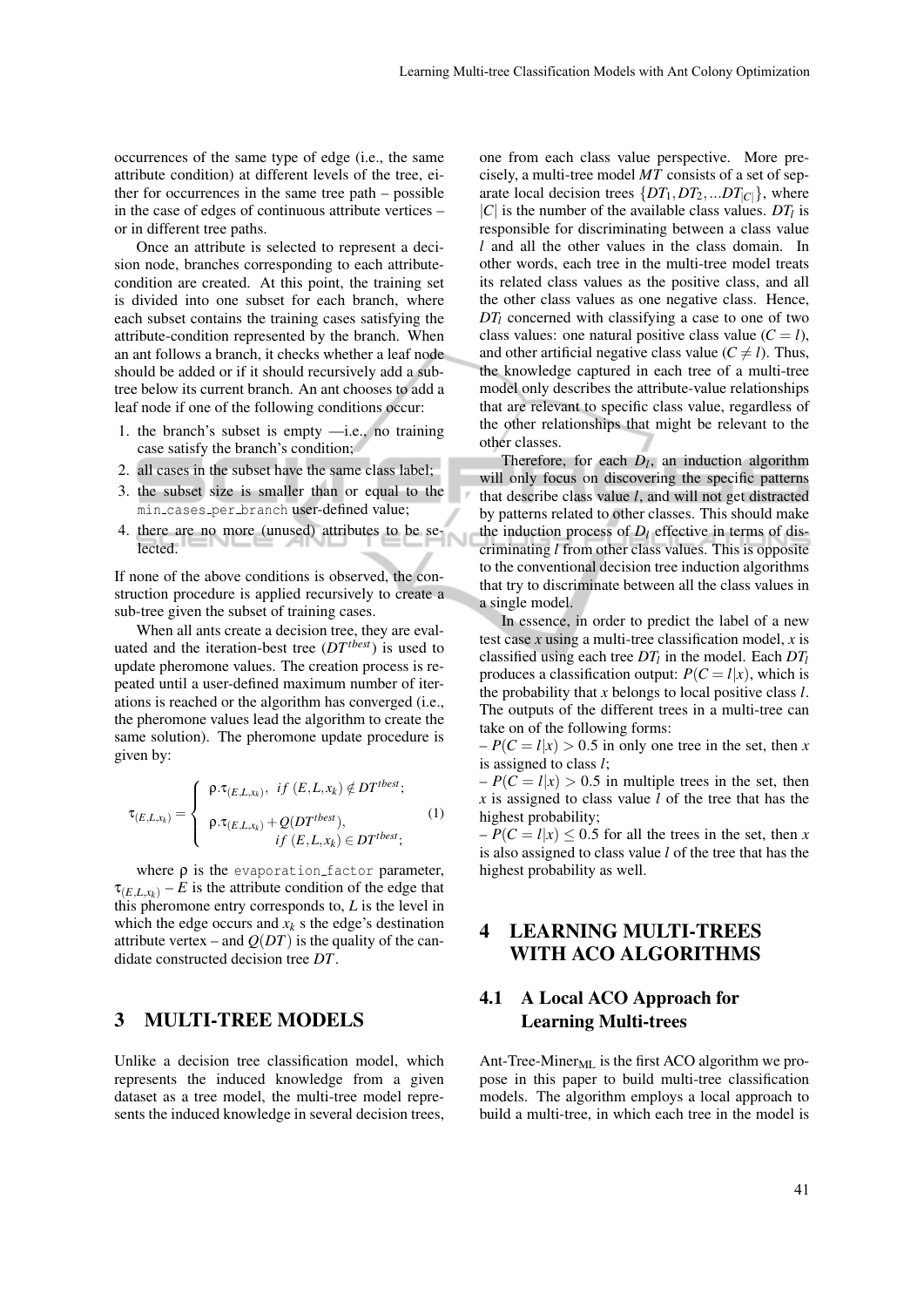learnt in a one-at-a-time fashion. In other words, there is no dependency between the processes of learning different trees in the model — each tree induction process is considered as a separate optimization problem, carried out by a separate ACO procedure. Algorithm 2 shows the overall process of Ant-Tree-Miner<sub>ML</sub>.

Algorithm 2 : Pseudo-code of Ant-Tree-Miner<sub>ML</sub>

1: Begin 2:  $D = training_set$ ;  $MT \leftarrow \phi$ ; 3: for  $l = 1$  to  $|C|$  do 4:  $D_l = GetBinaryDataset(D, l);$ 5: *InitializeConstructionGraph*(); 6:  $DT_l^{gbest} = \phi;$ 7:  $Q^{gbest} = 0;$ 8:  $t = 1$ ; 9: repeat 10:  $DT_l^{thest} = \phi$ ;  $Q^{thest} = 0$ ; 11: **for**  $i = 1$  to colony size do 12:  $DT_l^i = ant^i$ .  $CreateTree(D_l);$ 13: *Q*  $\hat{I} = E$ valuateQuality $(DT_l^i, D_l)$ ; 14: **if**  $Q^i > Q(tbest)$  then 15:  $BN_l^{tbest} = BN_l^i;$ 16: *Q*  $^{tbest} = Q^i;$ 17: end if 18: end for 19:  $PruneTree(DT_l^{thest});$ 20: *U pdatePheromone*(*DT<sup>l</sup> tbest*); 21: **if**  $Q^{tbest} > Q^{sbest}$  then 22:  $DT_l^{gbest} = DT_l^{tbest};$  $\frac{I_l}{g^{best}} = Q^{tbest};$ 23: *Q* 24: **end if**<br>25:  $t \leftarrow t$  $t \leftarrow t + 1;$ 26: until *t* = max iterations or*Convergence*() 27: **append**  $DT_l^{gbest}$  to MT; 28: end for 29: return *MT*; 30: End

The following course of actions are repeated for each class label *l* available in the class domain*C* (lines 3 to 28), in order to produce a decision tree for each class. For class *l*, a new modified binary class training dataset copy *DT<sup>l</sup>* is generated from the original training dataset  $D$  (line 4). In each new dataset  $D_l$ , cases labelled with class *l* are considered positive cases; all the cases that are labelled with class values other than *l* are considered the negative cases, and re-labelled to class  $l^-$ . Hence, cases in each  $D_l$  will be either labelled with *l* or *l* −.

At this point, an ACO procedure is responsible inducing a decision tree on the new binary dataset. In essence, a construction graph (similar to the one discussed in Section 2.3) is constructed and the pheromone amounts are initialized as is done in Ant-Tree-Miner (Otero et al., 2012). Now, each *ant<sup>i</sup>* in the colony creates a candidate decision tree  $DT_l^i$  (line 12), using the decision tree construction procedure described in Section 2.3. Then, the predictive accuracy of  $DT_l^i$  is evaluated, however, using its related new training dataset  $D_l$  (line 13). That is, a correct classification occurs when  $DT_l^i$  correctly classify a case to either positive (*l*) or negative  $(l^-)$  class (regardless of the specific negative classes). Predictive accuracy (the quality  $Q^i$  of the current local decision tree  $DT_l^i$ ) is calculated as the number of correctly classified instances by  $DT_l^i$  over the total number of instance in the binary training dataset *D<sup>l</sup>* .

The iteration-best  $DT_l^{thest}$  (best tree constructed in the colony during the iteration) is selected to undergo pruning and perform pheromone update, using the same error-based pruning procedure and levelbased pheromone update strategy used in the Ant-Tree-Miner algorithm, with respect to *D<sup>l</sup>* . The global best solution  $DT_l^{gbest}$  is updated – if possible – at the end of each iteration (lines 21 to 23).

This set of steps is considered one iteration of the outer repeat-until loop (lines 9 to 26) and it is iteratively performed is repeated until the same *DT* is generated for a number of consecutive trials specified by the conv iterations parameter (indicating convergence) or until max iterations is reached (see Table 1 for parameter settings). The induced decision tree  $DT_l^{gbest}$  for class label *l* is appended to the multi-tree model *MT* and then the algorithm moves to build the next decision tree for class label  $l + 1$ .

### 4.2 An Integrated ACO Approach for Learning Multi-trees

The second algorithm proposed in this paper follows an integrated approach. Ant-Tree-Miner $_{\text{MI}}$  works in a different way from its local counterpart. A single run of ACO is used to build the whole solution; each ant builds a *complete* multi-tree classification model as a candidate solution at once. This is accomplished by building a candidate local *DT<sup>l</sup>* for each class value *l* in each single ant trial, appending them to current candidate multi-tree model.

Unlike Ant-Tree-Miner $_{ML}$ , which has to completely finish building the local tree *DT<sup>l</sup>* before starting to build  $DT<sub>l+1</sub>$ , in Ant-Tree-Miner<sub>MI</sub> the whole multi-tree model is constructed before performing the quality evaluation and pheromone update. In this case, the integrated approach is not concerned with the quality of each individual decision tree *DTl*—in classifying the artificial training dataset  $D_l$ —per se,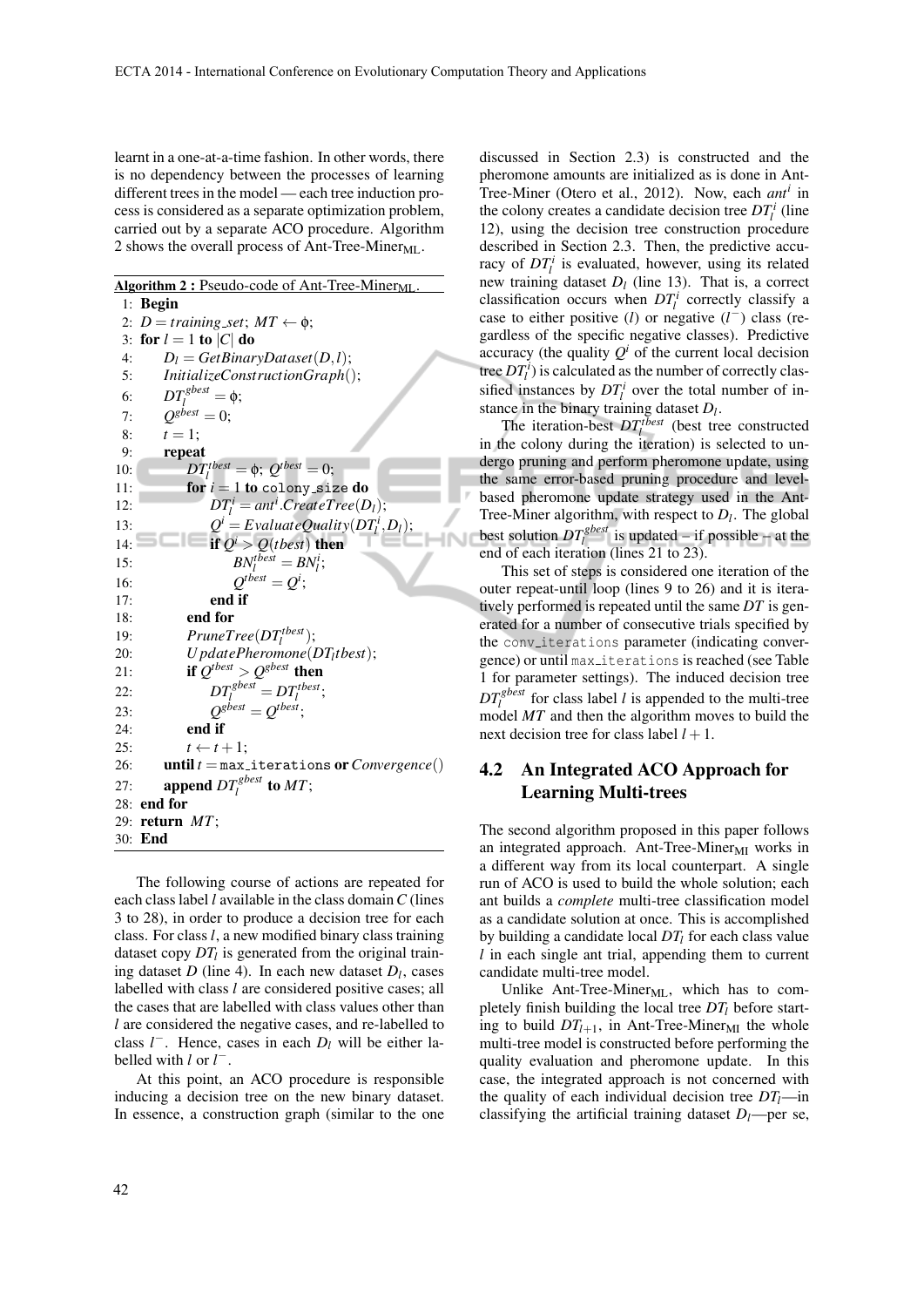rather it is concerned with the quality of the complete multi-tree model when used to classify the original training set *D*.

Algorithm 3 : Pseudo-code of Ant-Tree-Miner<sub>MI</sub> 1: Begin 2:  $D = training\_set$ ;  $MT^{gbest} = \phi$ ; 3:  $Q^{gbest} = 0;$ 4:  $t = 1$ ; 5: *InitializeConstructionGraphs*(); 6: repeat 7:  $MT^{thest} = \phi$ ;  $Q^{thest} = 0$ ; 8: **for**  $i = 1$  to colony size do 9:  $MT^{i} \leftarrow \phi$ ; 10: **for**  $l = 1$  to  $|C|$  do 11:  $D_l = GetBinaryDataset(D, l);$ 12:  $DT_l^i = ant^i.CreateTree(D_l);$ 13: **append**  $DT_l^i$  to  $MT^i$ ; 14: end for 15: *Q*  $\hat{H} = E$ *valuateQuality*( $MT_l^i, D$ ); 16: **if**  $Q^i > Q^{tbest}$  then 17:  $M T^{tbest} = M T^i;$ 18: *Q*  $^{tbest} = Q^i;$ 19: end if 20: end for 21: *PruneMultitree*(*MTtbest*); 22: *U pdatePheromone*(*MTtbest*); 23: **if**  $Q^{tbest} > Q^{sbest}$  then 24:  $MT^{gbest} = MT^{tbest};$ 25: *Q*  $g_{best} = Q^{tbest}$ ; 26: end if 27:  $t = t + 1;$ 28: **until**  $t = max$  iterations or *Convergence*() 29: return *MTgbest*; 30: End

As shown in Algorithm 3, each *ant<sup>i</sup>* in the colony creates a candidate solution  $MT<sup>i</sup>$ —i.e., a complete multi-tree model (lines 10 to 13). Then, the quality of the constructed  $MT<sup>i</sup>$  is evaluated on the original training set *D* (line 15). The best solution *MTtbest* produced in the colony at iteration *t* is selected to undergo pruning before the ant updates the pheromone trail according to the classification quality  $Q^{tbest}$  of the multitree *MTtbest* (line 21 and 22). Finally, *MTtbest* is compared with the global best solution *MTgbest* to keep track of the best multi-tree found so far (lines 23 to 26). This is iteratively repeated until the termination conditions are met. At the end, *MTgbest* is considered the final induced multi-tree classification model.

In order to apply such an integrated approach using ACO, we use several construction graphs for a given dataset. More precisely, we use |*C*| construction graphs, one for each class value  $l \in C$ . Pheromone

amounts and heuristic information initialization are performed on all the used construction graphs. As for solution creation, an ant uses each construction graph to build each local *DT<sup>l</sup>* , one for each class label *l*. Once an ant creates the local *DT<sup>l</sup>* , it proceeds to the construction of the local  $DT_{l+1}$ , using the  $(l+1)$ *th* construction graph and the  $D_{l+1}$ .

The tree pruning procedure is applied on each tree *DT<sup>l</sup>* in the the iteration-best *MTtbest* multi-tree model. As for pheromone update, it is performed on all construction graphs according to the quality of the constructed *MTtbest* as a whole.

## 5 EXPERIMENTS AND RESULTS

We compare the predictive performance of the two proposed ACO algorithms for learning multi-tree classification models against the well-known CART and C4.5 decision trees induction algorithms. In our experiments, we used the WEKA (Witten and Frank, 2010) implementations for these algorithms, Simple-CART and J48, respectively.

In addition, we implemented a greedy algorithm for learning multi-tree models, C4.5-MTree, as another baseline for our comparisons. In essence, several binary datasets are generated for a given dataset, one for each available class value (as described in Section 4.1). Then, the C4.5 algorithm is used to induce a decision tree from each binary dataset. The final multi-tree model would be the set of the induced decision trees. We also compare the predictive performance of the multi-tree models produced by the proposed algorithms against the decision trees produced by the Ant-Tree-Miner algorithm.

The experiments were carried out using the *stratified* ten-fold cross validation procedure. In essence, a dataset is divided into ten mutually exclusive partitions (folds), with approximately the same number of cases in each partition. Then each classification algorithm is run ten times, where each time a different partition is used as the test set and the other nine partitions are used as the training set. The results (accuracy rate on the test set) are then averaged and reported as the accuracy rate of the classifier. For the ACO algorithms, we run them ten times – using a different random seed to initialize the search each time – for each of the ten iterations of the cross-validation procedure (i.e., 100 runs in total, for each dataset). In the case of the deterministic algorithms, each one is run just once for each iteration of the cross-validation procedure.

The parameter configuration used in our experiments is shown in Table 1. Note that the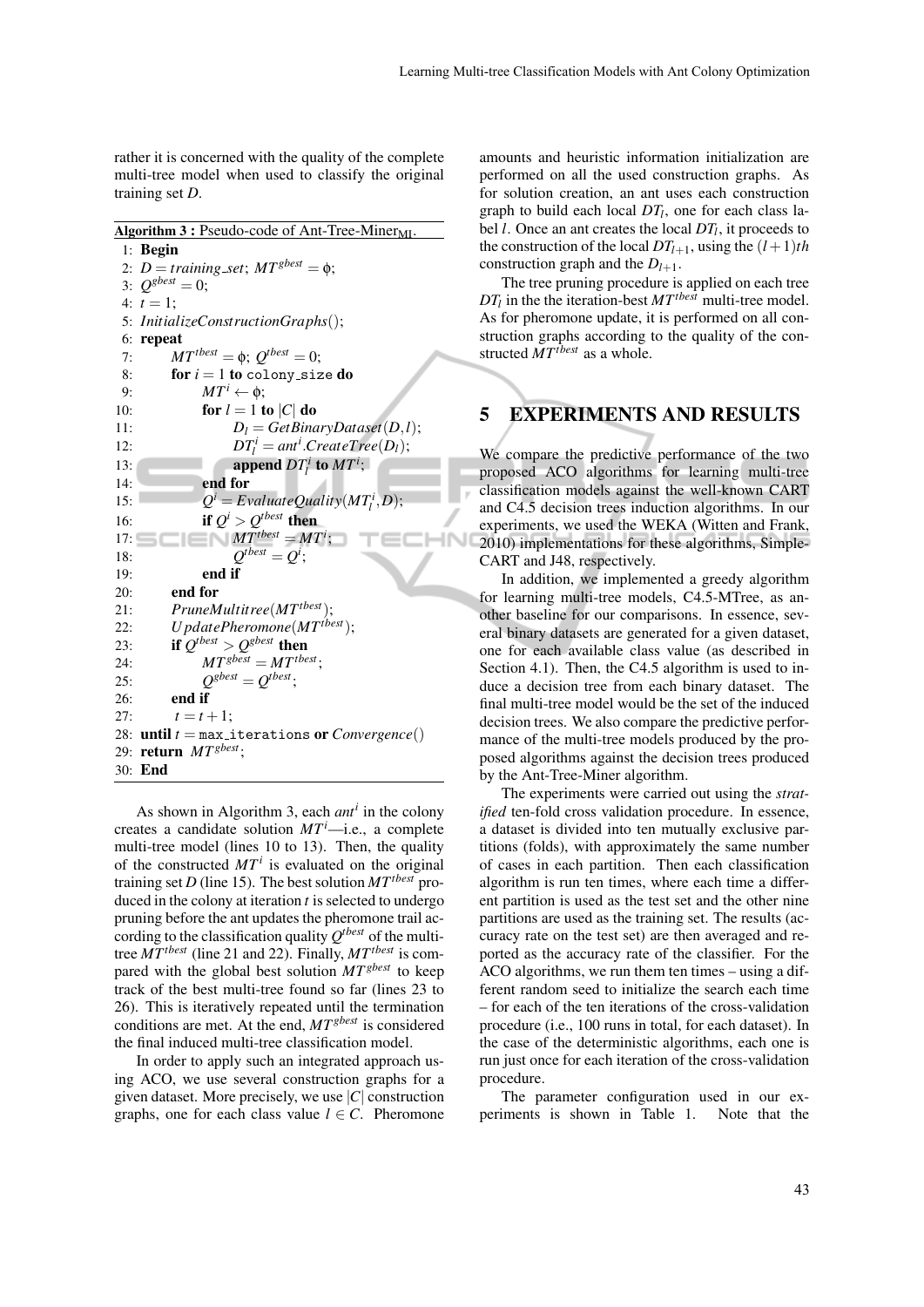max iterations parameter refers to the maximum number of iterations used to build a single local tree in the Ant-Tree-Miner<sub>ML</sub> algorithm. The value of this parameter is multiplied by the number of class values when used with Ant-Tree-Miner<sub>MI</sub>. However, this maximum number is not fully tilized, since the algorithms converge earlier. The WEKA default parameter settings were used for CART and C4.5.

Table 1: ACO Parameter settings used in experiments.

| Parameter            | Value         |
|----------------------|---------------|
| max_iterations       | 500           |
| colony_size          | 50            |
| conviterations       | 10            |
| min_cases_per_branch | $\mathcal{R}$ |
| evaporation_factor   | 09            |

#### 5.1 Predictive Accuracy Results

SCIENCE *A*ND The experimental evaluation was performed using 32 public-domain datasets from the University of California at Irvine (UCI) dataset repository (Asuncion and Newman, 2007). The main characteristics of the datasets are shown in Table 2

Table 3 reports the average predictive accuracy values obtained by ten-fold cross validation for the 32 datasets, where the highest accuracy value for each dataset is shown in bold face. The last row shows the average rank of each algorithm in terms of predictive accuracy according to the non-parametric Friedman test (Garca and Herrera, 2008). The average rank for a given algorithm *g* is obtained by first computing the rank of *g* on each dataset individually. The individual ranks are then averaged across all datasets to obtain the overall average rank. Note that the lower the value of the rank, the better the algorithm performance.

As shown in Table 3, the proposed Ant-Tree- $Miner_{MI}$ —which uses the ACO integrated approach to learn multi-tree models—obtained the best overall average ranking of 2.64 and achieved the highest predictive accuracy in 8 datasets. In the second place is Ant-Tree-Miner $_{ML}$ —the local approach ACO algorithm for learning multi-tree models—obtained an overall average ranking of 2.89 and achieved the highest predictive accuracy in 6 datasets. Ant-Tree-Miner—the ACO algorithm for learning decision trees—came in the third place with overall average ranking of 2.95 and achieved the highest predictive accuracy in 5 datasets. The C4.5 And CART decision tree induction algorithms came in the fourth and the fifth place with overall average rankings of

| Dataset       | <b>Instances</b> | Attributes | Classes                  |
|---------------|------------------|------------|--------------------------|
| annealing     | 896              | 38         | 6                        |
| audiology     | 200              | 70         | 24                       |
| balance       | 625              | 4          | 3                        |
| breast-1      | 286              | 9          | $\overline{c}$           |
| breast-p      | 198              | 32         | $\overline{c}$           |
| breast-tissue | 106              | 9          | $\overline{2}$           |
| breast-w      | 569              | 30         | $\overline{c}$           |
| car           | 1,728            | 6          | 4                        |
| credit-a      | 690              | 14         | $\overline{c}$           |
| credit-g      | 1,000            | 20         | $\overline{c}$           |
| dermatology   | 366              | 33         | 6                        |
| heart-c       | 303              | 12         | 3                        |
| heart-h       | 293              | 13         | 5                        |
| hepatitis     | 155              | 19         | $\overline{c}$           |
| horse         | 356              | 22         | $\overline{c}$           |
| ionosphere    | 351              | 34         | $\overline{c}$           |
| lymphography  | 148              | 18         | $\overline{\mathcal{L}}$ |
| monks         | 432              | 6          | $\overline{2}$           |
| parkinsons    | 197              | 23         | $\overline{c}$           |
| pima diabetes | 768              | 8          | $\overline{c}$           |
| pop           | 90               | 8          | 3                        |
| s-heart       | 267              | 22         | $\overline{c}$           |
| seqmentation  | 2,310            | 19         | 7                        |
| soybean       | 307              | 35         | 19                       |
| thyriod       | 215              | 5          | 3                        |
| transfusion   | 722              | 4          | $\overline{c}$           |
| tic-tac-to    | 958              | 9          | $\overline{c}$           |
| voting        | 435              | 16         | $\overline{c}$           |
| wine          | 178              | 13         | 3                        |
| ZOO           | 101              | 17         | 7                        |

4.05 and 4.1, and achieved the highest predictive accuracy in 6 and 9 datasets, respectively. The multitree C4.5-MTree obtained an overall average ranking of 4.28 and performed last.

The non-parametric Friedman statistical test (Garca and Herrera, 2008) with the Holm's post-hoc test was applied to the predictive accuracy results shown in Table 3. The test showed that both Ant-Tree-Miner<sub>ML</sub> and Ant-Tree-Miner<sub>MI</sub> are statistically better than CART, C4.5 and C4.5-MTree with a significance level of 5%. Besides that, Ant-Tree-Miner is shown to be statistically better than CART, C4.5 and C4.5-MTree with a significance level of 10%. Table 4 shows the results of non-parametric Friedman Statis-

Table 2: Description of datasets.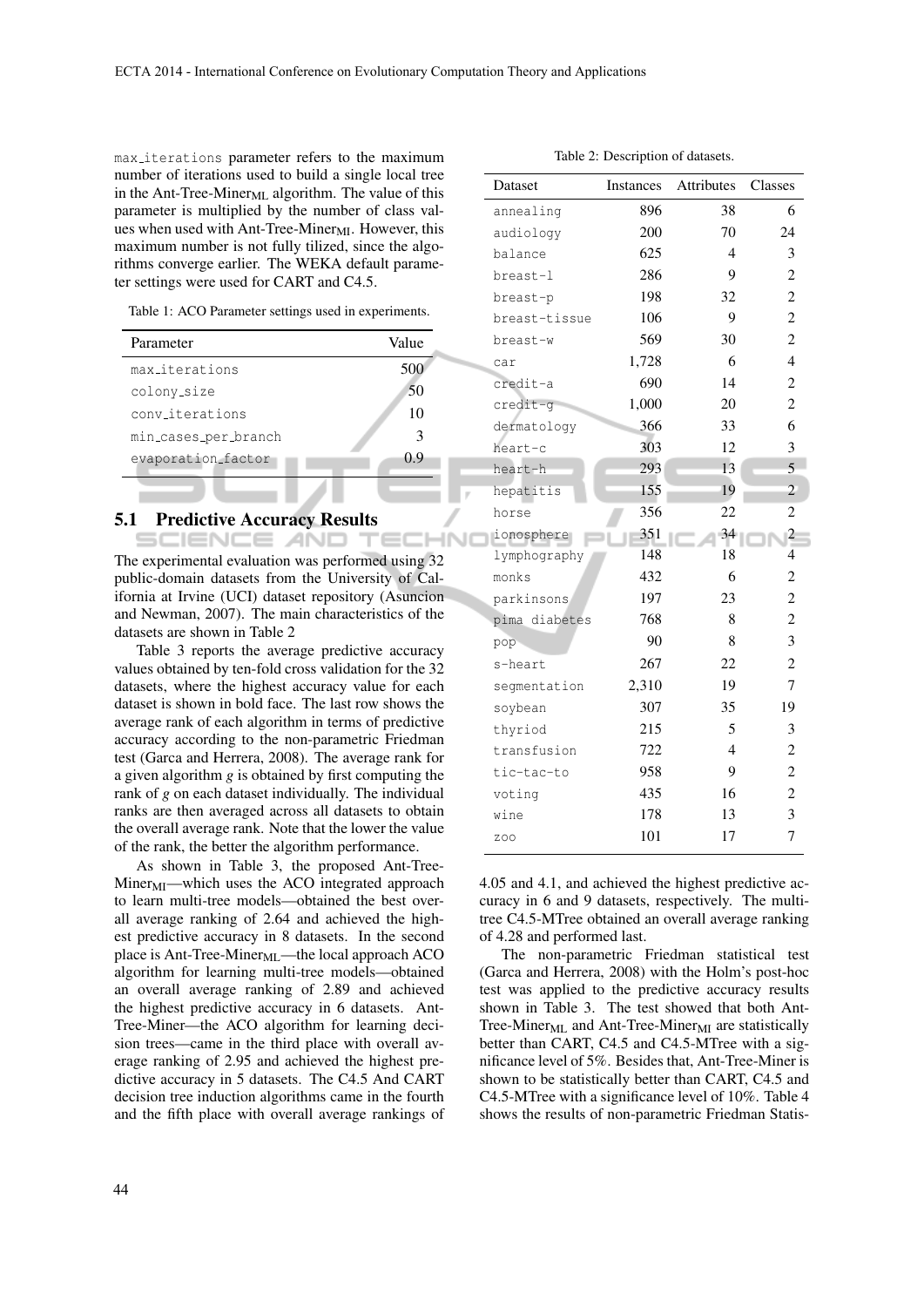| Dataset       | CART   | C4.5  | C <sub>4.5</sub> -MTree | ATM    | ATM <sub>ML</sub> | ATM <sub>MI</sub> |
|---------------|--------|-------|-------------------------|--------|-------------------|-------------------|
| annealing     | 94.1   | 91.1  | 93.49                   | 95.2   | 95.31             | 94.61             |
| audiology     | $80\,$ | 88.33 | 81.67                   | $80\,$ | 82.17             | 88.33             |
| automobile    | 75.91  | 81.4  | 77.48                   | 77.17  | 79.57             | 82.95             |
| balance       | 68.39  | 63.83 | 65.67                   | 74.5   | 78.5              | 80.67             |
| breast-1      | 72.39  | 72.86 | 72.86                   | 72.91  | 73                | 73.31             |
| breast-p      | 76.29  | 64    | 64                      | 76.29  | 76.29             | 76.29             |
| breast-tissue | 62.46  | 59.6  | 60.55                   | 64.45  | 64.55             | 69.18             |
| breast-w      | 92.61  | 94.56 | 94.56                   | 91.38  | 92.1              | 94.2              |
| car           | 97.63  | 93.27 | 93.74                   | 93.8   | 93.39             | 93.8              |
| credit-a      | 84.93  | 86.38 | 86.38                   | 86.64  | 86.65             | 86.2              |
| credit-q      | 75.5   | 70.9  | 70.9                    | 71.3   | 69.9              | 69.9              |
| cylinder      | 71.48  | 73.75 | 73.75                   | 73.92  | 75.08             | 72.98             |
| dermatology   | 94.01  | 93.5  | 91.79                   | 95.35  | 95.35             | 94.53             |
| heart-c       | 51.46  | 51.2  | 53.86                   | 54.46  | 52.82             | 54.81             |
| heart-h       | 63.97  | 66.7  | 61.65                   | 67.45  | 67.38             | 66.13             |
| hepatitis     | 78.04  | 79.38 | 79.38                   | 81.29  | 83.83             | 83.29             |
| horse         | 85.02  | 85.02 | 85.02                   | 83.57  | 82.71             | 82.98             |
| ionosphere    | 89.18  | 89.67 | 89.67                   | 90.21  | 90.23             | 90.26             |
| lymphography  | 74.43  | 77.71 | 78.57                   | 77.8   | 79.19             | 78.8              |
| monks         | 66.55  | 60.73 | 60.73                   | 61.64  | 63.64             | 62.73             |
| parkinsons    | 85     | 83.58 | 83.58                   | 84.58  | 87.63             | 85.58             |
| pima          | 72.92  | 74.73 | 74.73                   | 71.23  | 69.92             | 69.54             |
| pop           | 73.75  | 75    | 75                      | 75     | 73.75             | 75                |
| s-heart       | 77.78  | 74.81 | 74.81                   | 75.56  | 77.41             | 77.78             |
| segmentation  | 95.37  | 96.76 | 95.02                   | 96.23  | 95.39             | 95.67             |
| soybean       | 86.32  | 85.86 | 83.1                    | 86.55  | 86.21             | 86.55             |
| thyroid       | 91.58  | 91.6  | 89.76                   | 91.6   | 91.69             | 92.14             |
| transfusion   | 71.27  | 74.56 | 74.56                   | 72.6   | 71.72             | 71.93             |
| tic-tac-to    | 92.28  | 85.58 | 85.58                   | 87.05  | 89.68             | 92.11             |
| voting        | 95.41  | 94.48 | 94.48                   | 94.91  | 94.94             | 94.91             |
| wine          | 90.98  | 93.3  | 92.75                   | 93.82  | 93.3              | 93.82             |
| ZOO           | 90.09  | 95    | 97.5                    | 100    | 97.5              | 97.5              |
| Average rank  | 4.1    | 4.05  | 4.28                    | 2.95   | 2.89              | 2.64              |

Table 3: Average predictive accuracy for each algorithm in the 32 datasets. The columns annotated with ATM correspond to Ant-Tree-Miner and the proposed multi-tree extensions.

Table 4: The results of non-parametric Friedman Statistical test. *p*-values are shown in bold-face, while Holm values are shown between brackets.

| Algorithm               | ATM          | $ATM_{MI}$   | ATM <sub>MI</sub> |
|-------------------------|--------------|--------------|-------------------|
| <b>CART</b>             | 0.017(0.141) | 0.012(0.122) | 0.002(0.026)      |
| C45                     | 0.019(0.141) | 0.013(0.122) | 0.002(0.028)      |
| C <sub>4.5</sub> -MTree | 0.005(0.061) | 0.003(0.043) | $4.5E-4(0.006)$   |

tical test.

One notice regarding the results of C4.5-MT,

which uses the C4.5 in a local approach to build multitree models, is that it did not performed, overall, better than C4.5 decision tree induction algorithm. One important reason is the function used to select the best attribute to create an internal tree node, and its attribute values become branches to split the training set into more pure data subset relative to the class values. C4.5 uses Information Gain Ration (Quinlan, 1993), which is proper for reducing the entropy (impurity) of the data subsets with respect to *all* the class values. However, a multi-tree induction algorithm may need to use a different function that focus on the quality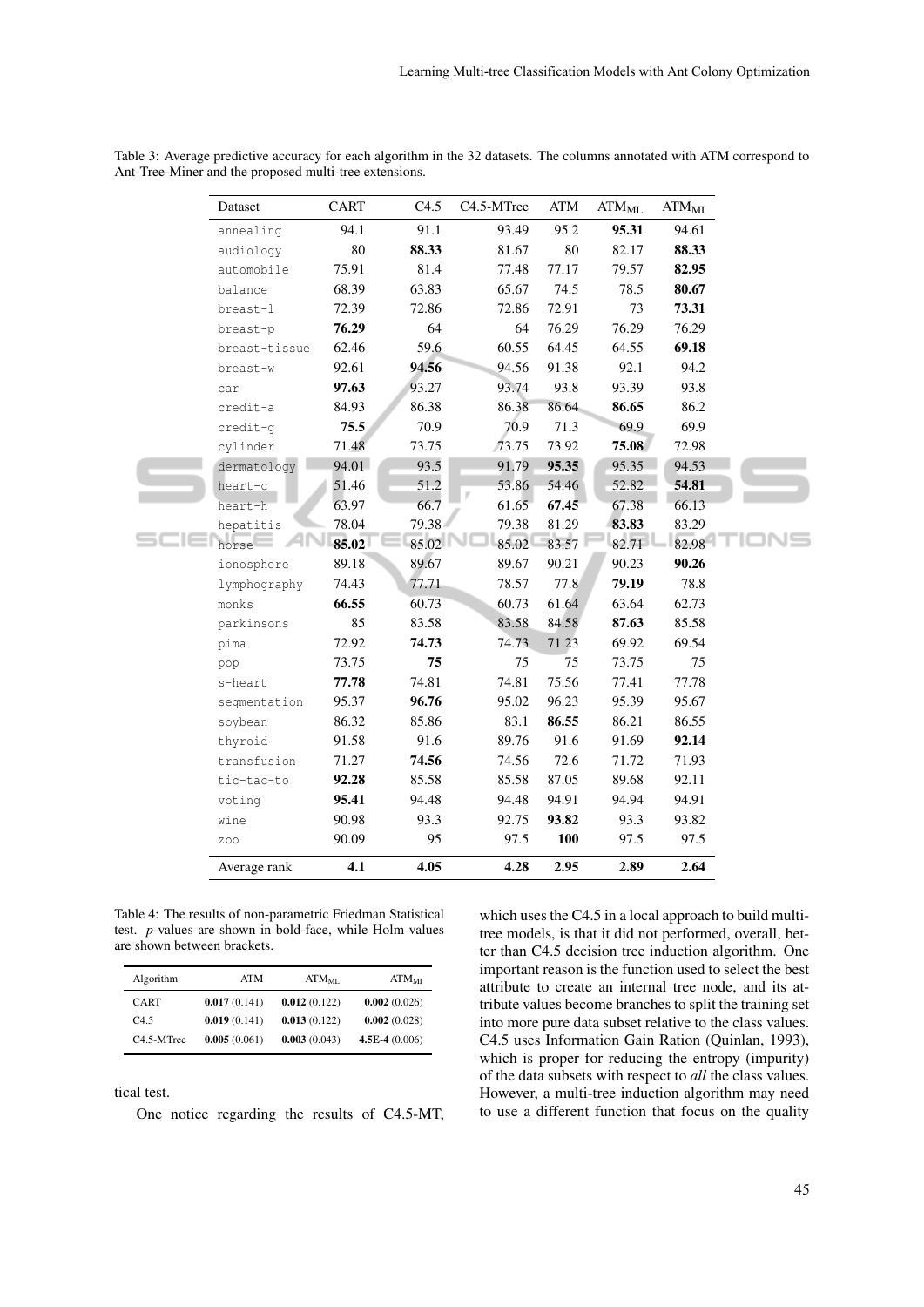| Dataset            | C4.5         | C4.5-MTree |                     | ATM            |        | ATM <sub>ML</sub>         | ATM <sub>MI</sub> |              |  |
|--------------------|--------------|------------|---------------------|----------------|--------|---------------------------|-------------------|--------------|--|
|                    | size         | size       | ratio to C4.5       | size           | size   | ratio to ATM              | size              | ratio to ATM |  |
| annealing          | 300.7        | 210.5      | 0.7                 | 388.1          | 280.6  | 0.72                      | 271.8             | 0.7          |  |
| audiology          | 234.8        | 139.8      | 0.6                 | 251.6          | 130.1  | 0.52                      | 141               | 0.56         |  |
| automobile         | 214.8        | 102.2      | 0.48                | 325            | 169.5  | 0.52                      | 204.7             | 0.63         |  |
| balance            | 84.2         | 71.8       | 0.85                | 110.3          | 91.2   | 0.83                      | 108.9             | 0.99         |  |
| breast-1           | 16.4         | 16.4       | $\mathbf{1}$        | 116.6          | $88\,$ | 0.75                      | 126.6             | 1.09         |  |
| breast-p           | 43.1         | 99.9       | 2.32                | $\overline{2}$ | 2      | $\mathbf{1}$              | $\overline{2}$    | $\mathbf{1}$ |  |
| breast-tissue      | 66           | 36.1       | 0.55                | 104.7          | 69.4   | 0.66                      | 93.3              | 0.89         |  |
| breast-w           | 47.7         | 50.9       | 1.07                | 82.9           | 77.3   | 0.93                      | 81.1              | 0.98         |  |
| car                | 605.4        | 492        | 0.81                | 612.8          | 499.8  | 0.82                      | 524.9             | 0.86         |  |
| credit-a           | 103.3        | 90.6       | $\boldsymbol{0.88}$ | 267.1          | 272.3  | 1.02                      | 252.6             | 0.95         |  |
| credit-q           | 507          | 543.4      | 1.07                | 775.2          | 856.4  | 1.1                       | 812.7             | 1.05         |  |
| cylinder           | 489.2        | 449.4      | 0.92                | 575.3          | 617.3  | 1.07                      | 587.7             | 1.02         |  |
| dermatology        | 118          | 73.3       | 0.62                | 101.4          | 96.6   | 0.95                      | 79                | 0.78         |  |
| heart-c            | 260.5        | 121.1      | 0.46                | 302.9          | 126.6  | 0.42                      | 72.7              | 0.24         |  |
| heart-h            | 156.7        | 14.5       | 0.09                | 172.2          | 52.5   | $\overline{\mathbf{0.3}}$ | 50.1              | 0.29         |  |
| hepatitis          | 37.9         | 39.5       | 1.04                | 37.1           | 39.6   | 1.07                      | 46.8              | 1.26         |  |
| horse              | 11.6         | 16.4       | 1.41                | 49.5           | 39.4   | $0.8\,$                   | 47                | 0.95         |  |
| ionosphere         | 75.7         | 88.8       | 1.17                | 85.9           | 83.9   | 0.98                      | 103.7             | 1.21         |  |
| lymphography       | 67.8         | 49.6       | 0.73                | 60.9           | 58.4   | 0.96                      | 63.7              | 1.05         |  |
| monks              | 18.9         | 18.9       | $\mathbf{1}$        | 8.5            | 1.1    | 0.13                      | 2.5               | 0.29         |  |
| parkinsons         | 51.8         | 52         | $\mathbf{1}$        | 67.1           | 64.5   | 0.96                      | 61.5              | 0.92         |  |
| pima               | 123.9        | 237.3      | 1.92                | 748.3          | 676.9  | 0.9                       | 686.8             | 0.92         |  |
| pop                | $\mathbf{2}$ | 2.4        | 1.2                 | $\overline{2}$ | 3.6    | 1.8                       | 3.6               | 1.8          |  |
| s-heart            | 82.9         | 89.1       | 1.07                | 130.8          | 126.6  | 0.97                      | 121.1             | 0.93         |  |
| segmentation       | 315.9        | 250.4      | 0.79                | 442.1          | 535.2  | 1.21                      | 458.8             | 1.04         |  |
| soybean            | 330.8        | 80.4       | 0.24                | 353.5          | 130.2  | 0.37                      | 155.3             | 0.44         |  |
| thyroid            | 30.3         | 26.6       | 0.88                | 36.1           | 30.9   | 0.86                      | 40.3              | 1.12         |  |
| transfusion        | 24.9         | 36.6       | 1.47                | 112.8          | 93.2   | 0.83                      | 109.3             | 0.97         |  |
| ttt                | 396.5        | 396.5      | $\mathbf{1}$        | 536            | 507.2  | 0.95                      | 539.8             | 1.01         |  |
| voting             | 18.2         | 18.2       | $\mathbf{1}$        | 25.7           | 18.3   | 0.71                      | 27.1              | 1.05         |  |
| wine               | 12.8         | 19.4       | 1.52                | 27.7           | 24.2   | 0.87                      | 26.6              | 0.96         |  |
| ZOO                | 43.8         | 28.8       | 0.66                | 66.7           | 19.1   | 0.29                      | 23.8              | 0.36         |  |
| Average size/ratio | 152.9        | 123.8      | 0.95                | 218.1          | 183.8  | 0.82                      | 1852              | 0.88         |  |

Table 5: Average size (in terms of the total number of rules' terms extracted from each model) results. The ratio results represent the size results ratio of a multi-tree induction algorithm to the size results of its corresponding decision tree induction algorithm.

of the split with respect to the *specific* (positive) class value for which the current local tree is built. This can also be beneficial in class imbalance problems, where one (or more) class values has a low occurrence in the dataset compared to other class values. Precision and Recall measures are candidate functions for this task, yet we leave this for future investigation.

On the other hand, the ACO algorithms do not have the same problem, since ACO perform a global search to build the tree model as a whole, rather than

local decision of selecting the next attribute to add to the tree model.

#### 5.2 Model Comprehensibility Results

Although predictive accuracy improvements that multi-tree induction ACO-based algorithms made over the Ant-tree-Miner decision tree induction algorithm are not statistically significant according to the used test, and therefore are regarded as similar, we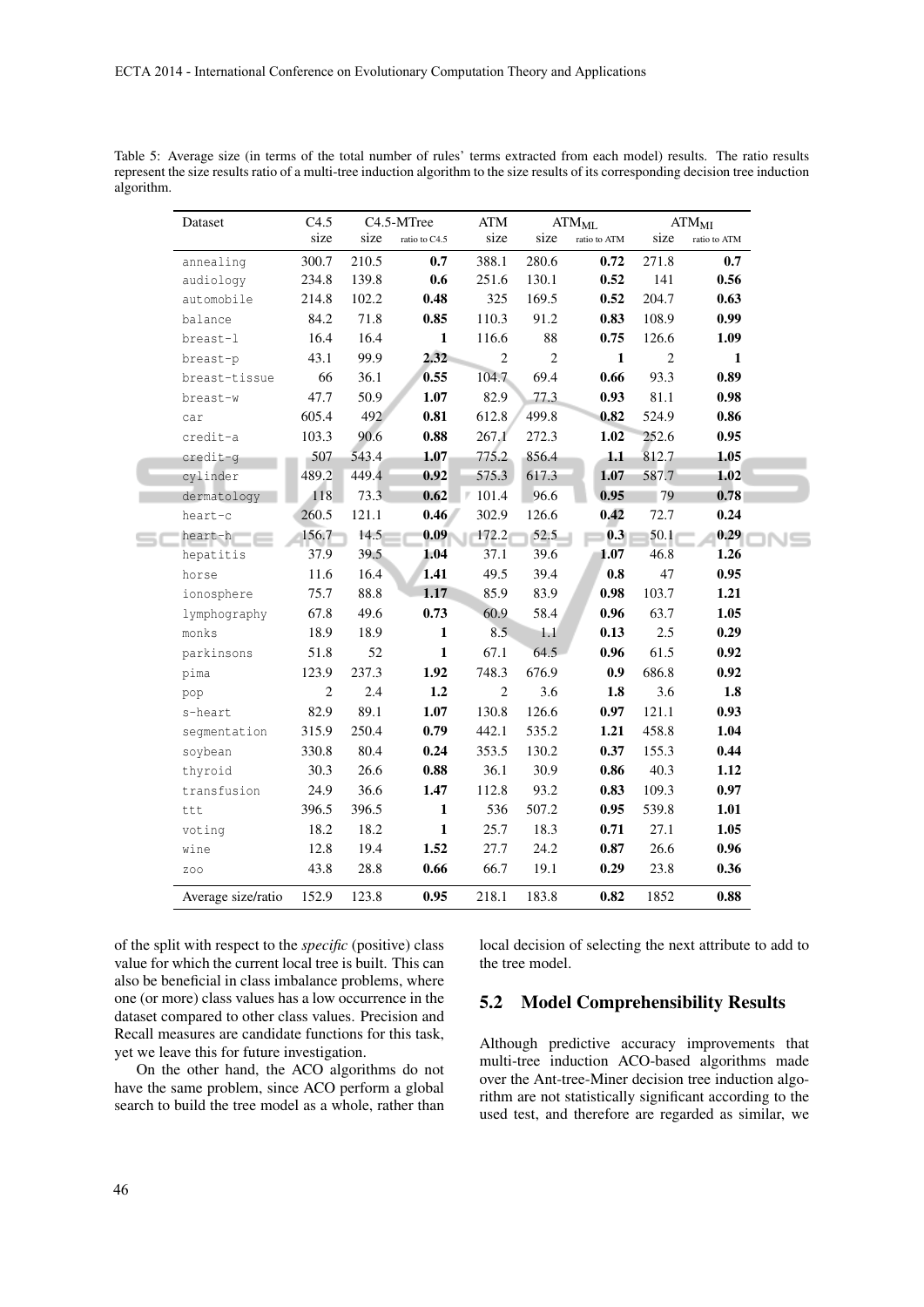claim that our proposed algorithm have advantages regarding comprehensibility of their produced model. It is controversial to state which one is more easily comprehensible from the user perspective: one relatively large decision tree model (produced by a decision tree induction algorithm) or several relatively small classbased trees in the multi-tree models.

Therefore, for fair size comparison, we extracted a set of rules from the constructed models and we compared the total number of the terms in these rules. In essence, for decision tree models, each path from the root node to a leaf node represents a rule, where the rule terms (antecedent) are the node-branch conditions in the path, and the rule consequent is the majority class predicted by the leaf node. As for the multitree models, the rules are extracted as follows. First, we extract the rules from each local tree in the same aforementioned way. However, for each tree *D<sup>l</sup>* , we only keep the rules where the consequent is the tree's positive class *l* and discard the rules where the consequent is the tree's negative class *l*<sup>−</sup>. Second, since there may be two (or more) rules—with different consequent classes—that can classify the same instance (i.e., one of them contains all the antecedent terms of the other), we only keep the rule with the highest consequent class probability.

The size results are in Table 5, which shows that, overall, the total terms in the rules extracted from the multi-tree model is smaller than the total terms in the rules extracted from the single decision tree model built for the same dataset, supporting our claim that the multi-tree model provides a model that is simpler to interpret. This is shown in the ratio of each multi-tree induction algorithm's size results to its corresponding decision tree induction algorithm's size results.

# 6 CONCLUDING REMARKS

In this paper, we have introduced two new ACObased algorithm for learning multi-tree classification model. A multi-tree model consists of several classbased decision trees, each is responsible for discriminating between a specific class value and all other values in the class domain. We empirically evaluated the performance of our algorithms over 32 benchmark UCI datasets and compared their results against the results of well-known CART and C4.5 decision trees induction algorithms, as well as the Ant-Tree-Miner ACO-based algorithm. In addition, we compared our results to C4.5-MT, a greedy implementation for learning multi-tree models.

The results showed that the two proposed ACO

algorithms are statistically significantly better than the three greedy algorithms and produces comparable predictive accuracy results compared to Ant-Tree-Miner. An interesting aspect of the multi-tree models induced by our ACO algorithms is that they can provide the user with a potentially useful view of the knowledge discovered from the dataset by producing several classification trees, each one focusing on the specific patterns describing one class value and differentiating it from the other classes. Moreover, predictions made by the multi-tree model involve a smaller number of terms, which contributes to the comprehensibility of the model. Therefore, the user needs to analyze a smaller number of attribute-value conditions in order understand a prediction.

In the future, an interesting direction is to explore different measures, other than accuracy, to evaluate the quality of the candidate constructed decision trees in the local approach, where the focus might be increasing the true positives rate of each tree rather than improving the its general predictive accuracy. We can also explore more sophisticated quality evaluation measures in both approaches, such as Quadratic Loss Function and Bayesian Information Reward.

#### REFERENCES

- Asuncion, A. and Newman, D. (2007). UCI Machine Learning Repository. URL: http:// www.ics.uci.edu/ mlearn/MLRepository.html.
- Boryczka, U. and Kozak, J. (2010). Ant Colony Decision Trees. In *4th International Conference on Computational Collective Intelligence: Technologies and Applications (ICCCI'11)*, pages 4373–382, Berlin, Heidelberg. Springer.
- Boryczka, U. and Kozak, J. (2011). An Adaptive Discretization in the ACDT Algorithm for Continuous Attributes. In *3rd International Conference on Computational Collective Intelligence: Technologies and Applications (ICCCI'11)*, pages 475–484, Berlin, Heidelberg. Springer.
- Breiman, L., Friedman, J., Stone, C., and Olshen, R. (1984). *Classification and Regression Trees*. Chapman and Hall.
- Dorigo, M. and Stützle, T. (2003). The Ant Colony Optimization Metaheuristic: Algorithms, Applications, and Advances. In *Handbook of Metaheuristics*, volume 57 of *OPRMS*, pages 250–28, New York, NY, USA. Springer.
- Dorigo, M. and Stützle, T. (2004). Ant Colony Optimiza*tion*. MIT Press, Cambridge, MA, USA.
- Garca, S. and Herrera, F. (2008). An Extension on "Statistical Comparisons of Classifiers over Multiple Data Sets" for all Pairwise Comparisons. *Journal of Machine Learning Research*, 9:2677–2694.